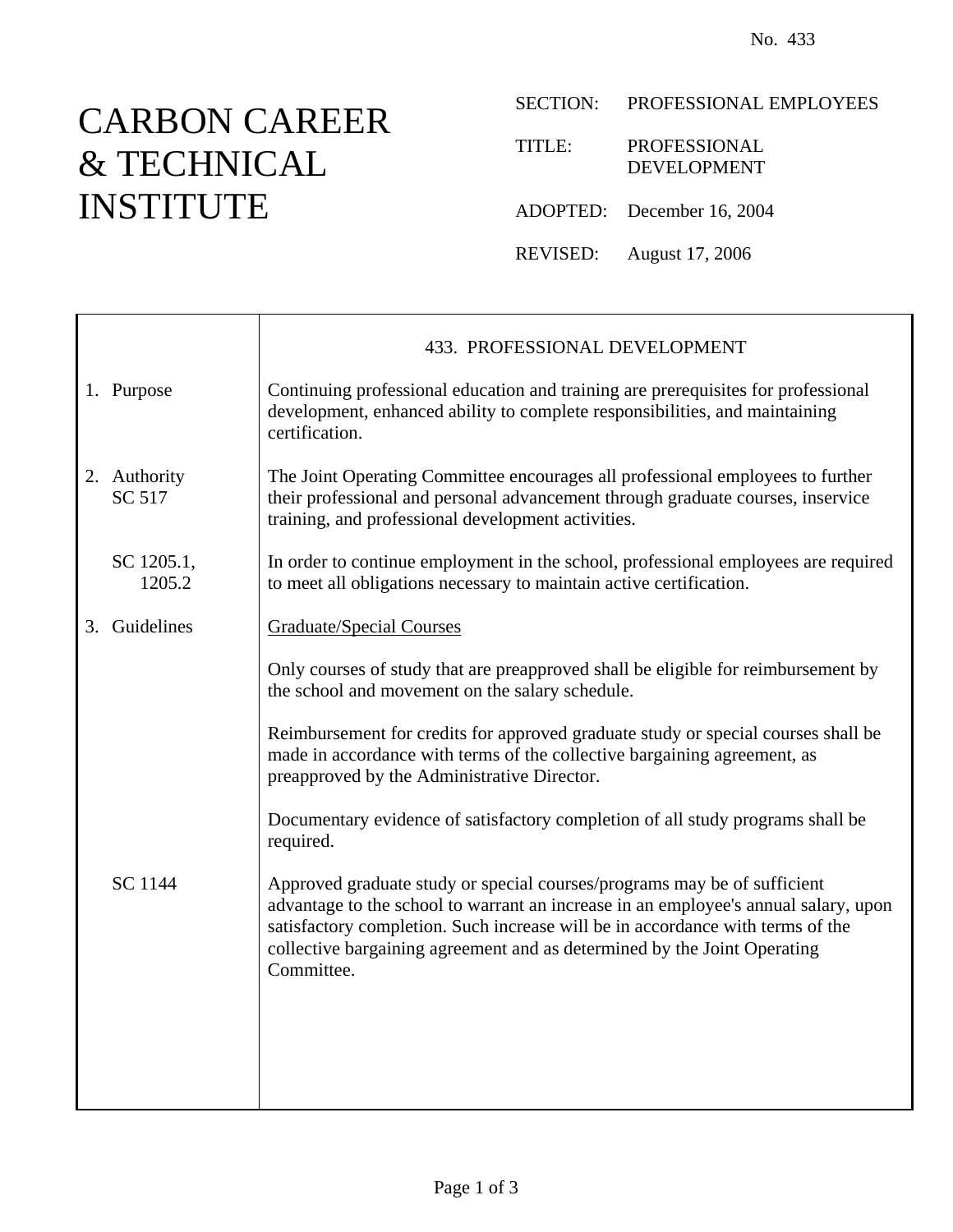## 433. PROFESSIONAL DEVELOPMENT - Pg. 2

|                                           | Conferences/Workshops/Activities                                                                                                                                                                                                                                                                                                                                                                                                                                                                                     |
|-------------------------------------------|----------------------------------------------------------------------------------------------------------------------------------------------------------------------------------------------------------------------------------------------------------------------------------------------------------------------------------------------------------------------------------------------------------------------------------------------------------------------------------------------------------------------|
| Pol. 431                                  | Professional employees shall be encouraged to attend appropriate conferences,<br>workshops, and activities related to their school assignment. In every case a written<br>report shall be submitted to the Administrative Director. Attendance at state and<br>national programs shall be limited.                                                                                                                                                                                                                   |
|                                           | <b>Induction Plan</b>                                                                                                                                                                                                                                                                                                                                                                                                                                                                                                |
| Title 22<br>Sec. 4.13, 49.16              | The school shall comply with Department of Education regulations in developing<br>and maintaining an induction plan for first-year teachers and teachers new to the<br>school. The plan shall be approved by the Joint Operating Committee prior to<br>submission for approval by the PA Department of Education.                                                                                                                                                                                                    |
|                                           | <b>Professional Education Plan</b>                                                                                                                                                                                                                                                                                                                                                                                                                                                                                   |
| SC 1205.1<br>Title 22<br>Sec. 4.13, 49.17 | The Joint Operating Committee shall appoint to the professional education<br>committee parents/guardians and representatives of the community and local<br>businesses. Representatives of administrators, teachers and educational specialists on<br>the professional education committee shall be selected by their respective members.                                                                                                                                                                             |
| SC 1205.1                                 | The Joint Operating Committee shall approve a professional education plan that is<br>designed to meet the educational needs of the school and its employees; specifies<br>approved courses, programs, activities and learning experiences, including those<br>designed to improve teachers' knowledge in subject areas covered by academic<br>standards; and identifies approved providers. The Joint Operating Committee shall<br>approve the plan prior to submission for approval by the Department of Education. |
| SC 1205.1                                 | The Joint Operating Committee shall ensure an annual review of the school's<br>professional education plan by the professional education committee to determine if<br>the plan continues to meet the needs of the school, the Strategic Plan, and the<br>employees, students and community. The professional education committee may<br>recommend amendments to the plan, subject to approval by the Joint Operating<br>Committee and the Department of Education.                                                   |
| SC 1205.2                                 | The Joint Operating Committee may approve, on a case-by-case basis, specific<br>professional education activities not stated within the school's professional education<br>plan. Joint Operating Committee approval is not required for credits or hours<br>required for administrator certification, earned through activities conducted by<br>providers approved by the Department of Education or the Department itself, or<br>related to the area of assignment or certification.                                |
| SC 1205.2                                 | If the school assumes all costs of credits or hours, the Joint Operating Committee<br>may disapprove any course, program, activity or learning experience that is<br>inconsistent with the goals of the professional education plan.                                                                                                                                                                                                                                                                                 |